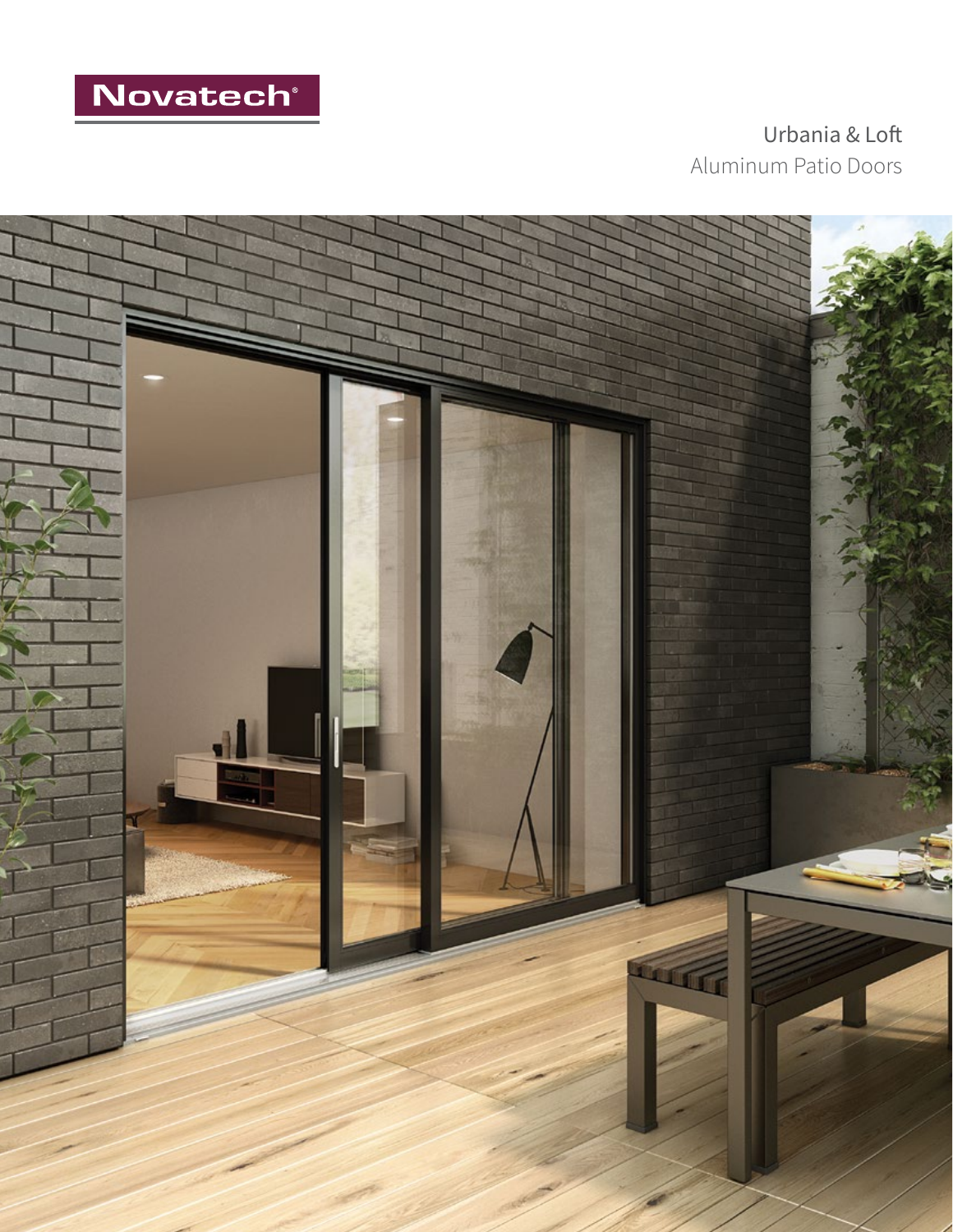

# Urbania & Loft Aluminum Patio Doors

Courage changes everything. Our engineers had the courage to question everything and reinvent the aluminum patio door. A seamless vision between interior and exterior, with effortless operation, that brings color and design into your world—*that* is Urbania and Loft.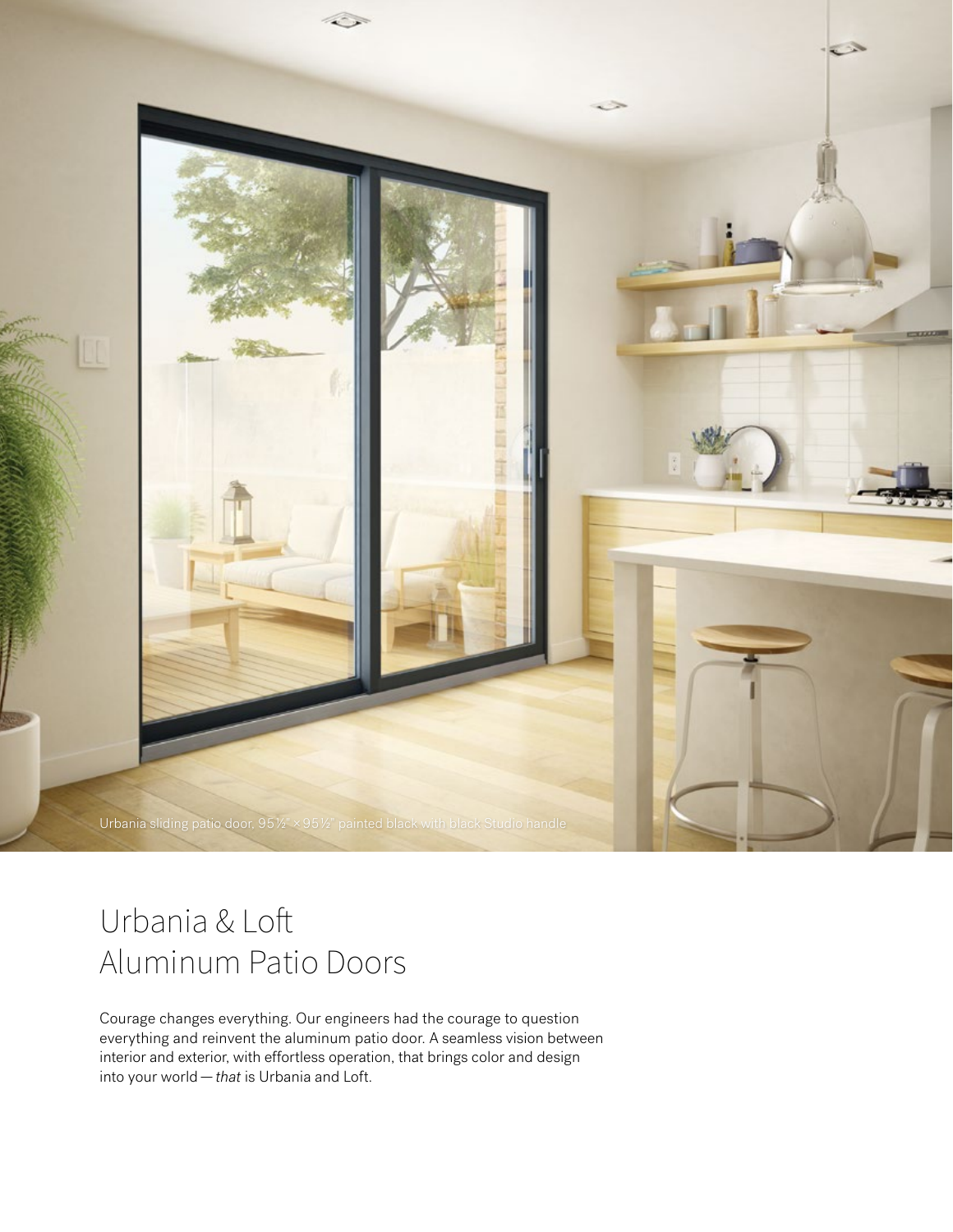## Panoramic View

Today's architectural trends follow the notion that the outdoors is an essential extension of the living space. Bright and open floor-toceiling windows have replaced large cumbersome structures expanding the limits of architectural freedom. With wider panels and fewer frame elements, Urbania & Loft provide a large glass surface that open up your home.

# Effortless Operation—A Sense of Quality!

High precision machined wheels and the available lift & slide mechanism make sliding oversized panels nearly frictionless. Each detail is designed to make opening and closing simpler and more enjoyable.

# Exceptional Comfort and Energy Efficiency

Composite thermal barriers and an innovative sealing system combine to offer the highest performance ratings on the market. Urbania and Loft can be installed in Energy Star zones 1, 2, or 3 without restrictions.

# Durable and Maintenance Free

Does a robust door need heavy looking structures? The Urbania and Loft aluminum frames are minimalist in your line of sight yet engineered with the utmost structural integrity to withstand wind loads, shocks, and the toughest climates from -30°C to 72°C.

# Security and Peace of Mind

Stronger means safer. Solid aluminum frames with fibre reinforced thermal barriers make the most solid doors you can install. Standard double-point locking system on the Urbania sliding door—standard triple-point locking system on Loft lift-&-slide door.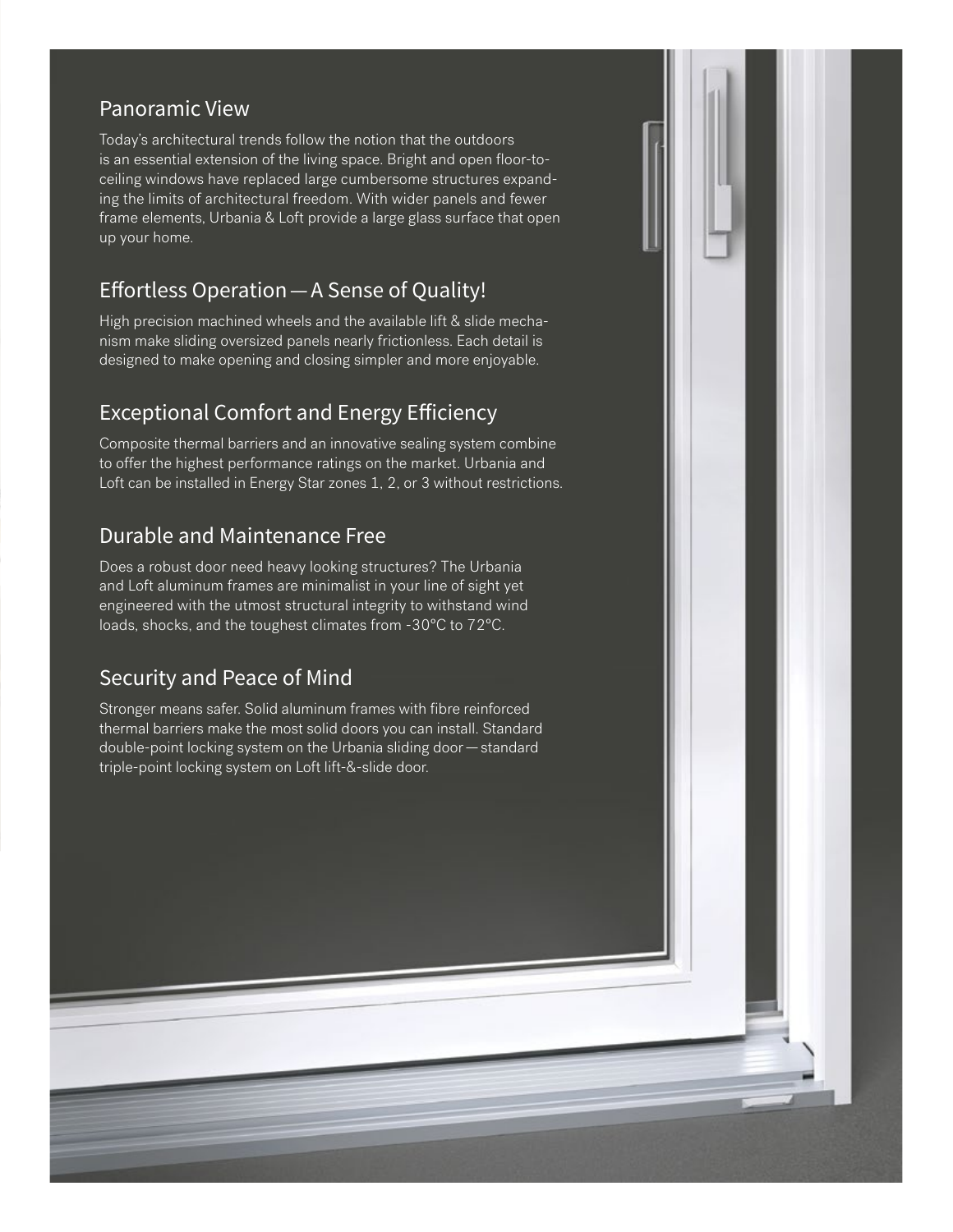

# The Loft patio door designed to be larger than life!

Loft extends your living space into the outdoors. Its lifting mechanism ensures large glass panels are easy and simple to move while providing unparalleled airtightness when closed. Two panel configurations—in lieu of three or four panel—define contemporary lifestyle and breathtaking atmosphere. Safe, durable, easy to operate and energy efficient, this door is the best from Novatech.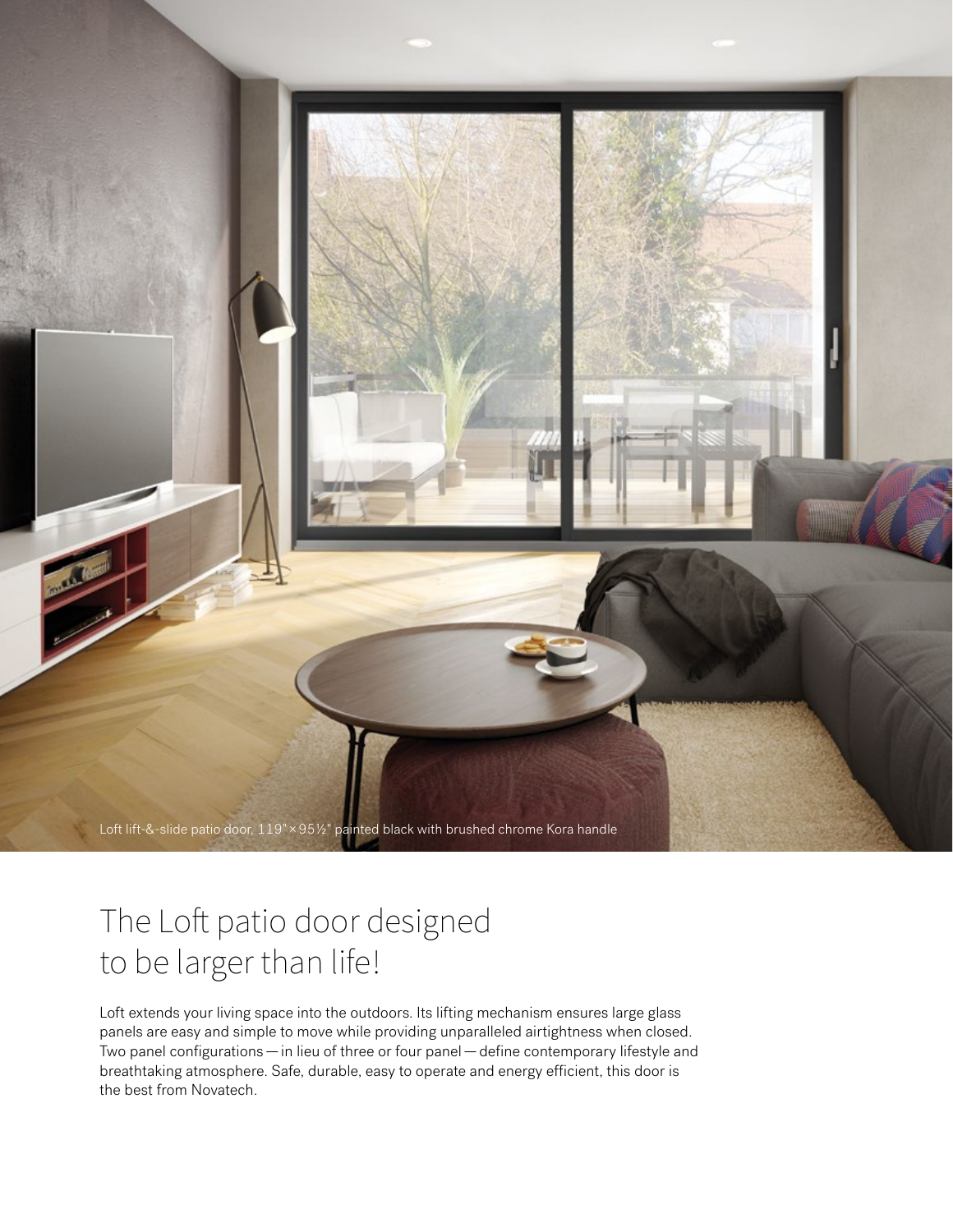

# Lift & Slide

Loft's contemporary handle pivots to release the three point locking mechanism and raise the door; the sealing system thus becomes frictionless and the large panel glides quietly and effortlessly. Corrosion resistant precision tandem wheels perform with quality you can feel.

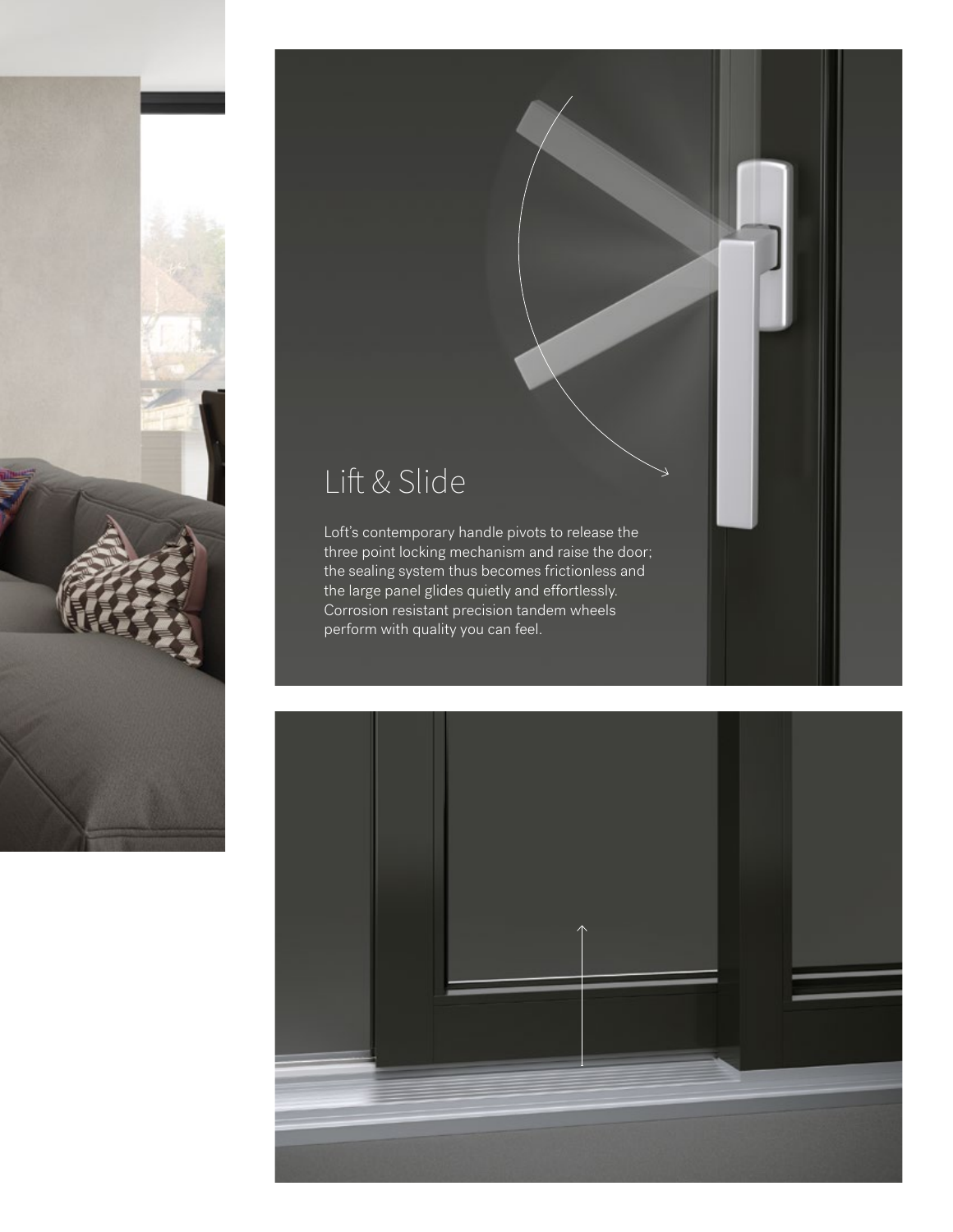## Urbania

Sliding Patio Door

Personalize and customize your Urbania door through contemporary or classic handles, multiple color and glass options.

- Glass surfaces that create an ambiance
- Double-point locking system for top security
- Standard Low E Argon sealed units
- High quality corrosion resistant tandem wheels

## Loft

Lift & Slide Patio Door

Loft brings you the performance and beauty of Urbania and more. Its lift & slide mechanism allows greater architectural flexibility and configurations typically reserved for folding doors or other, more complex systems.

- Height and width like never before
- Triple-point locking system for top security
- Standard Low E Argon sealed units
- High quality corrosion resistant tandem wheels

| Configurations |                                                               | 5'                                                                                                          | 6'                                                                                                           | 8'                                                                                                         | 9'                                                                               | 10'                                                                              | 12'                                                                              |
|----------------|---------------------------------------------------------------|-------------------------------------------------------------------------------------------------------------|--------------------------------------------------------------------------------------------------------------|------------------------------------------------------------------------------------------------------------|----------------------------------------------------------------------------------|----------------------------------------------------------------------------------|----------------------------------------------------------------------------------|
|                | Exterior view.<br>$X =$ Opening Panel.<br>$O = Fixed Panel$ . | $\circ$<br>X<br>$\checkmark$<br>O<br>∧                                                                      | $\times$                                                                                                     | X<br>$\circ$<br>X                                                                                          | $\checkmark$<br>O<br>∧<br>$\mathcal{L}$<br>$\circ$<br>л                          | X<br>$\circ$<br>$\times$<br>$\circ$                                              | $\circ$<br>X<br>X<br>$\circ$                                                     |
|                | Urbania                                                       | $59\frac{1}{2}$ " × 79 $\frac{1}{2}$ "<br>$58\frac{1}{2}$ " × 81"<br>$59\frac{1}{2}$ " × 95 $\frac{1}{2}$ " | $71\frac{1}{2}$ " × 791/ <sub>2</sub> "<br>$70\frac{1}{2}$ " × 81"<br>$71\frac{1}{2}$ " × 95 $\frac{1}{2}$ " | $95\frac{1}{2}$ " × 79 $\frac{1}{2}$ "<br>$94\frac{1}{2}$ " × 81"<br>$95\frac{1}{2}$ " × $95\frac{1}{2}$ " | $107" \times 79\frac{1}{2}$<br>$107" \times 81"$<br>$107" \times 95\frac{1}{2}"$ |                                                                                  |                                                                                  |
|                | Loft                                                          |                                                                                                             | $71\frac{1}{2}$ " × 791/ <sub>2</sub> "<br>$70\frac{1}{2}$ " × 81"<br>$71\frac{1}{2}$ " × 95 $\frac{1}{2}$ " | $95\frac{1}{2}$ " × 79 $\frac{1}{2}$ "<br>$94\frac{1}{2}$ " × 81"<br>$95\frac{1}{2}$ " × $95\frac{1}{2}$ " | $107" \times 79\frac{1}{2}$<br>$107" \times 81"$<br>$107" \times 95\frac{1}{2}$  | $119" \times 79\frac{1}{2}$<br>$119" \times 81"$<br>$119'' \times 95\frac{1}{2}$ | $143" \times 79\frac{1}{2}$<br>$143" \times 81"$<br>$143'' \times 95\frac{1}{2}$ |

Available

Two scratch resistant standard colors. Custom colors available on demand.

Colors





White K-1285 **Black K-90421** 



Urbania



Studio handle with double-point mortise (Standard)

Inside and outside handles shown. Keyed Lock option available.





Signature handle with double-point mortise (Option) Inside and outside handles shown.

Keyed Lock option available.





triple-point mortise (Standard)

Inside and outside handles shown.

Brushed Black White Chrome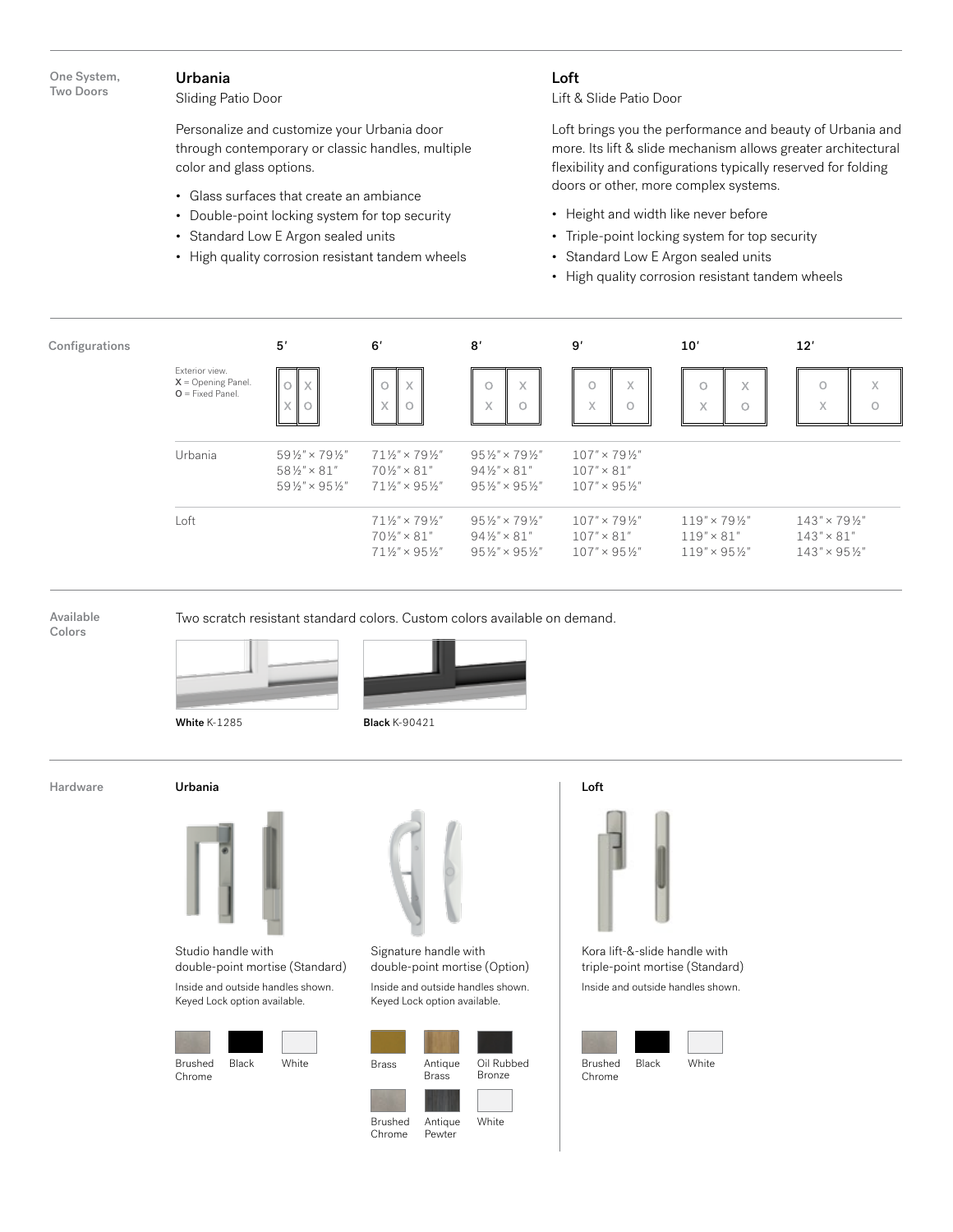Options

#### Configuration Options

Custom sizes Custom colors 1¼*"* Triple sealed insulated glass

#### Accessory Options

Grids Keyed lock (Urbania) Ultra-resistant screen with 3*"* aluminum frame Stainless Steel double-point locking mecanism (Urbania)

#### Installation Options

Frame width: 6*"*, 7¼*"*, 8*"*, ou 9¼*"* Nailing fin (width behind nailing fin:  $4\%$ <sup>"</sup>, ou  $6\%$ ") Aluminum brick moulding Interior drywall moulding Sill extension

## Available Soon

3 or 4 light option Sidelites and transoms Integrated blinds—white or satin grey Keyed lock (Loft) Security bar Retractable NovaScreen Knocked down kit

Performance Reference: 95½*"*×95½*"* door

|                         | Double glazed with one Low E 80/70 glass | Triple glazed with one Low E 80/70 glass |
|-------------------------|------------------------------------------|------------------------------------------|
| U Value                 | 1.87 W/m <sup>2</sup> K                  | 1.53 W/m <sup>2</sup> K                  |
| <b>Energy Rating</b>    | 31                                       | 35                                       |
| <b>Energy Star Zone</b> | 1.2                                      | 1, 2, 3                                  |
|                         |                                          |                                          |

#### Air: A3

Water: DP 50 (360 Pa) Structural: LC 40 without reinforcement, CW 60 with reinforcement. Condensation Resistance Index: I=53 Thermal Cycling tested ranging from -30 to 72 °C

#### Frame Configurations

Multiple configurations to simplify installation for various wall depths.